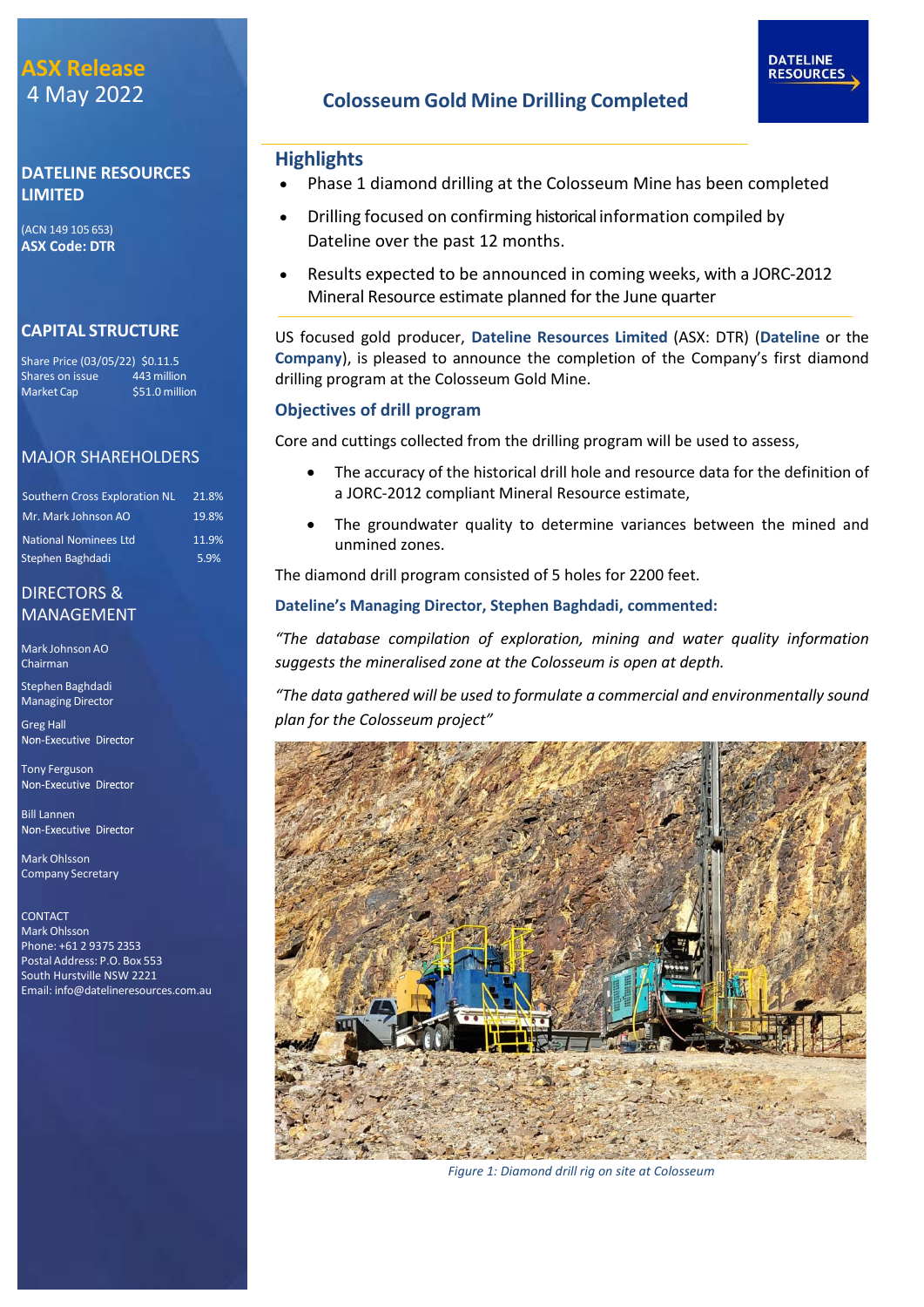#### **JORC-2012 Mineral Resource Estimate**

Assay results from the diamond drilling program will be compared to the resource information that has been compiled in the relational database and used to confirm the quantum of the remnant Mineral Resource. The Company has appointed an independent resource geologist to analyse the results and define a JORC-2012 compliant Mineral Resource for the project.

The Company currently envisages that the Mineral Resource estimate will be announced in the June quarter. It should be noted that the planned Mineral Resource estimate will be based on historical drilling and this current limited drill program, with the Company anticipating that upside potential will remain to be tested beyond this initial estimate.

Figure 2 shows a cross section looking north through the main breccia zone at Colosseum with the historic and planned drillholes.



*Figure 2: Colosseum Gold Mine cross-section showing proposed drilling*

#### **Water analysis**

Samples were collected to assess the groundwater quality (including the assessment of sulphur crystals in both fresh and oxidised material). Distinguishing between natural background sulphate in the un-mined breccia pipe resource areas around and beneath the pit floor, and from a separate sulphate isotope fingerprint derived from milling activities in the 1980s-1990s is important for consideration of future plans for the mine.

The historical water quality analysis indicates the water has low salinity and relatively low levels of sulphides and sulphates, with groundwater currently being drawn from wells nearby for cattle.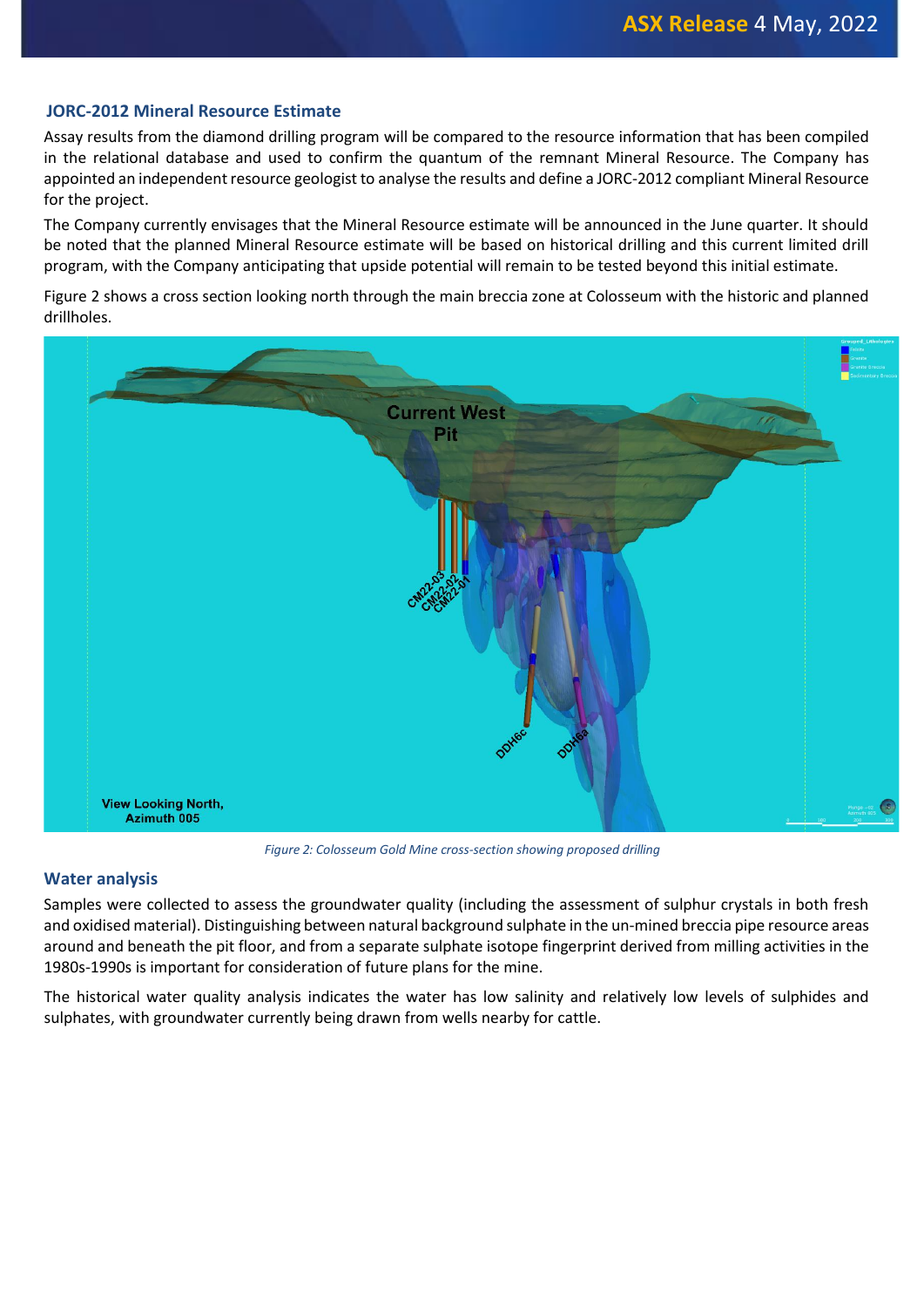#### **Colosseum Database**

Dateline geologists have spent the past 12 months meticulously compiling a modern relational database from information provided by Barrick as part of the acquisition. The vast majority of this information was transcribed from paper plans, cross sections, water analysis reports and monthly mining reports.

The information compiled from pre-mine exploration generally correlated well with the bench plans and reconciliation reports. The data tends to indicate that the grades increase with depth and the mine closed before many of these zones could be recovered.



*Figure 3: Compiled geological data from historic drillholes with historic open pits*

This announcement has been authorised for release on ASX by the Company's Board of Directors.

#### **For more information, please contact:**

**Stephen Baghdadi** Managing Director +61 2 9375 2353 [www.datelineresources.com.au](http://www.datelineresources.com.au/) **Andrew Rowell** White Noise Communications +61 400 466 226 andrew@whitenoisecomms.com

**Follow Dateline on Twitter:** [https://twitter.com/Dateline\\_DTR](https://twitter.com/Dateline_DTR)

The objective of the drilling program is the validation of the database compiled by Dateline from historical exploration and an assessment of the groundwater quality.

The assay results are expected to be announced in 4-6 weeks' time, to be followed soon after by the announcement of a JORC-2012 Mineral Resource estimate.